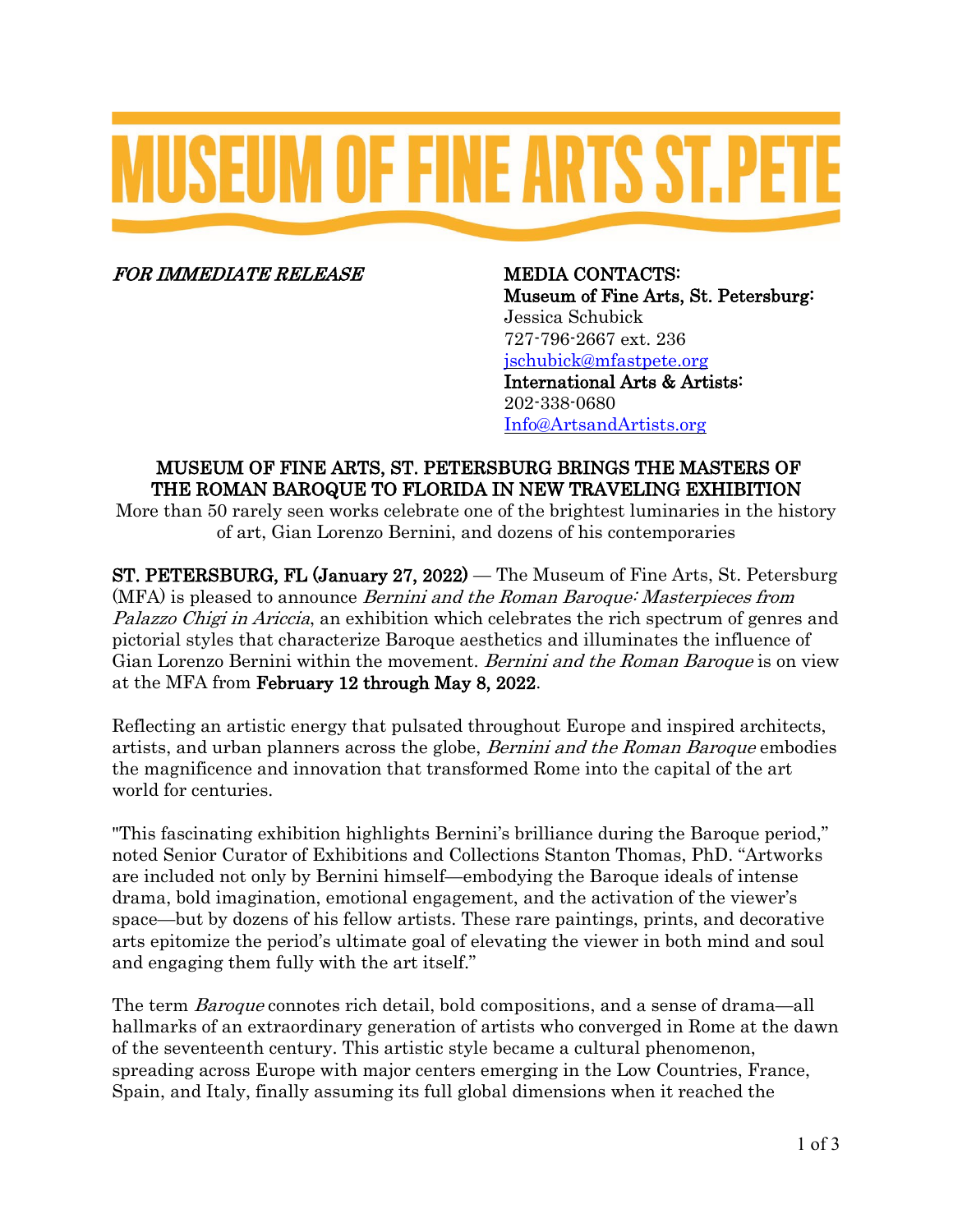Americas and Asia. *Bernini and the Roman Baroque* explores the genesis of this artistic movement through a selection of 55 works from 40 artists.

"So many of us have felt isolated and confined by COVID-19, but this exhibition is a great reminder that art is an impactful and exciting way to explore the world without leaving our own community," said MFA Executive Director and CEO Kristen A. Shepherd. "We're thrilled to bring the Roman Baroque to our galleries with this exhibition – and we look forward to bringing other parts of the world to our visitors with our exhibitions and programs throughout 2022."

Bernini and the Roman Baroque: Masterpieces from Palazzo Chigi in Ariccia is organized by Glocal Project Consulting and is toured by International Arts & Artists, Washington, DC.

## RELATED EXHIBITION PROGRAMS

(PLEASE NOTE: Due to the uncertainties related to COVID-19, program details are subject to change. Please check the museum's event calendar a[t mfastpete.org/events](https://mfastpete.org/events-calendar/)[calendar/](https://mfastpete.org/events-calendar/) for the latest information.)

#### [The Florida Orchestra Takeover of the MFA: Bach and the Baroque](https://mfastpete.org/event/the-florida-orchestra-performs-at-the-mfa-february2022/)

#### Sunday, February 13 | 2 pm & 3 pm |Free with museum admission

The Florida Orchestra returns to the museum to set the scene with Baroque music. TFO Concertmaster Jeffrey Multer leads a chamber ensemble in Johann Sebastian Bach's Brandenburg Concerto No. 3 and his Concerto for Oboe and Violin, featuring Mitchell Kuhn on oboe. The 30-minute program will be performed twice at 2 & 3 pm. Presented in partnership with The Florida Orchestra.

#### [Cinema at the MFA presents:](https://mfastpete.org/event/film-screening-cardboard-bernini/) The Cardboard Bernini

#### Thursday, March 10 | 7 pm | Free with museum admission

This 2012 film is about the artist James Grashow, whose "Corrugated Fountain," was inspired by Rome's Trevi Fountain and the works of Bernini. Unlike Bernini's monumental works that have graced museums and plazas for centuries, Grashow's "Corrugated Fountain" was intended to be temporary, with its deterioration at the hands of Mother Nature part of the creative life of the piece.

## Cinema at the MFA presents: Roman Holiday [| Costume Party & Prosecco Bar](https://mfastpete.org/event/film-screening-roman-holiday/)

#### Sunday, April 10 | 12 pm - 4pm | \$20 for members; \$30 for not-yet members.

Channel your inner Audrey Hepburn or Gregory Peck as you enjoy a screening of the Academy Award-winning Roman Holiday (1953) and libations from our prosecco bar in the garden. Take inspiration from the iconic wardrobe of the film classic during our elegant prosecco and costume event. Make sure to arrive in timeless style!

# ABOUT THE MUSEUM OF FINE ARTS, ST. PETERSBURG

The MFA at 255 Beach Drive NE is St. Petersburg's first art museum, and houses the largest encyclopedic art collection in Florida. The collection includes